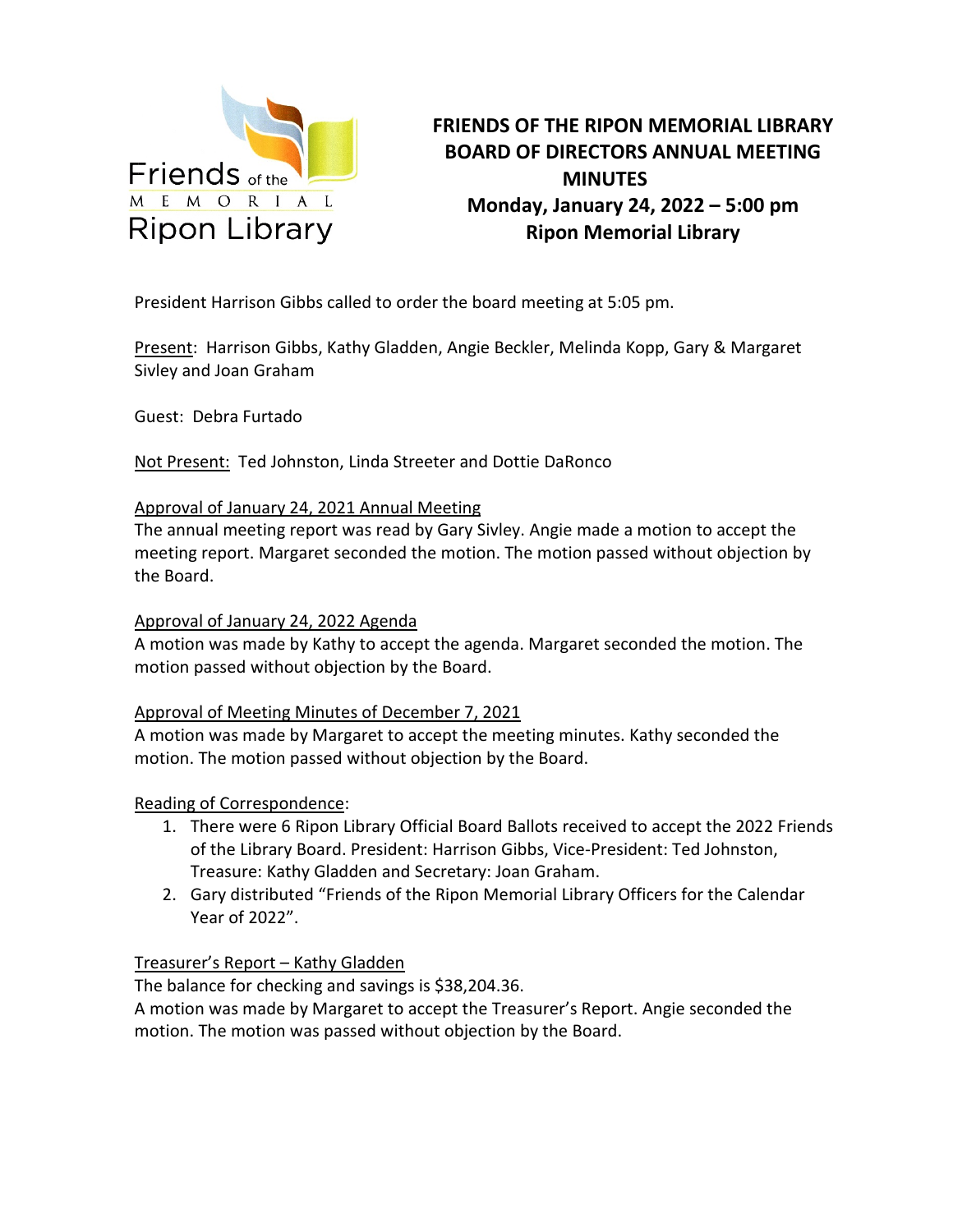Page 2 Annual Meeting Minutes January 24, 2022

#### Authorization to pay Bills:

\$1,000. Was authorized to the City of Stockton/Summer Reading Program and \$228. for the Library Association for Melinda Kopp.

#### President's Report – Harrison Gibbs

Electrical work by the city should be starting soon. A plaque was made to show those who contributed to the library carpet. We should be getting a grant from Spring Creek Golf & Country Club. Article in "Discover Ripon".

#### Membership – Gary and Margaret Sivley

Gary reported \$20,166.88 in donations. Margaret reported \$1,4009.20 in book sales.

#### Librarian's Report – Melinda Kopp

The report is attached to the minutes.

 Old Business No report

#### New Business

 Election of new Board members and 3 members at large. Kathy made a motion to accept the board members through election and the 3 members at large. Joan seconded the motion. The motion was passed without objection by the Board.

#### Adjournment

The meeting was adjourned at 5:45 pm.

The next ANNUAL meeting will be January 23, 2023

The next regular meeting will be March 08, 2022 at the Ripon Memorial Library.

Submitted by Joan Graham, Secretary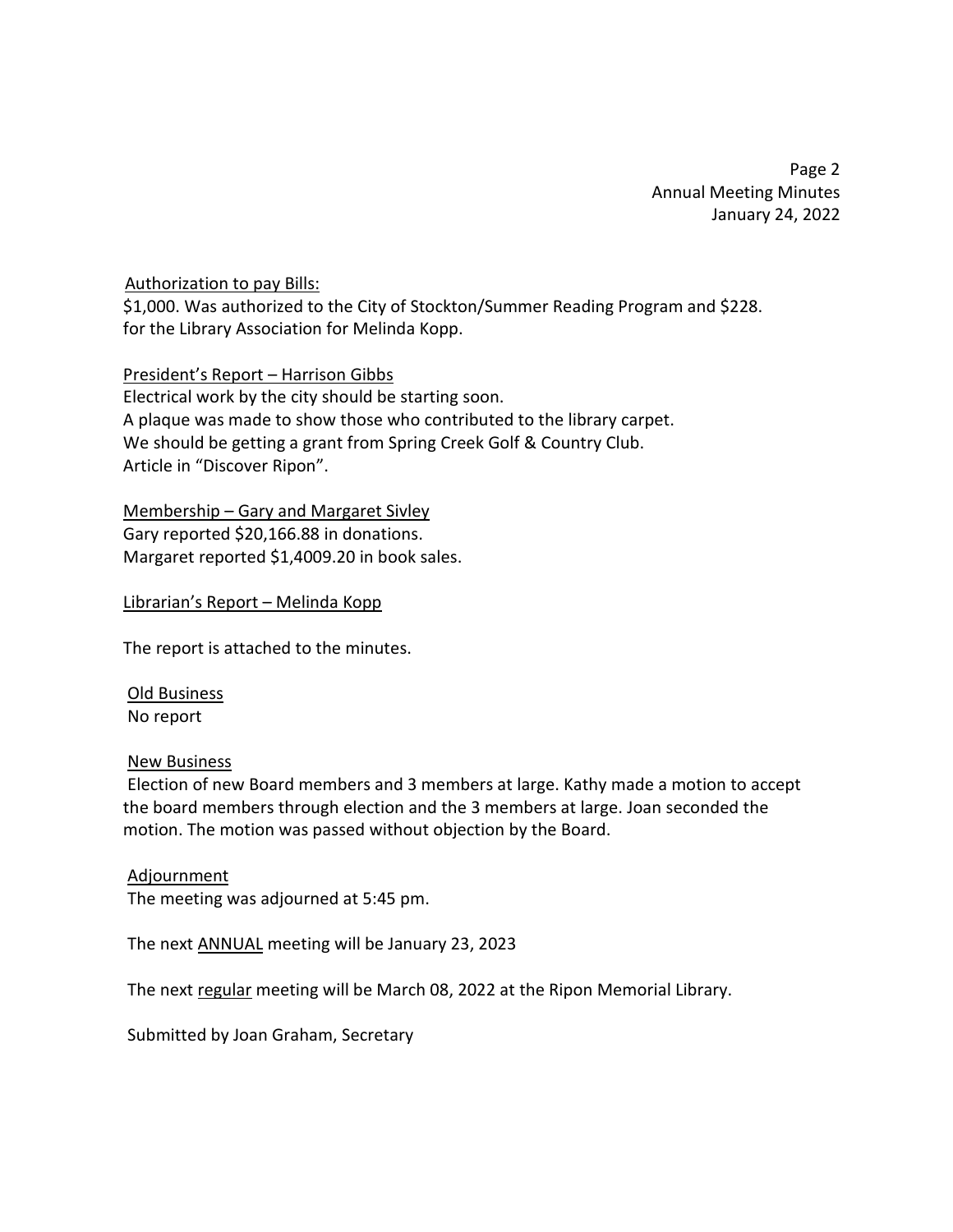# **Presented at Friends of the Library Annual Meeting January 24, 2022**

## **Librarian's Annual Meeting Report/Review of past year 2021**

Greeting my socially distanced friends,

It's an encouraging sign of some continuity to have an Annual Meeting here at the library.

One of the most positive indicators that "life goes on" is the constant support that the

Ripon Friends of the Library have provided for the past 2 years of "uncertainty". Another unparalleled source of care, concern and guidance is the library management team (which includes our County

Librarian and Community Services director). Never during this time of uncertainty have I felt alone or unheard.

Through all of the changes in public service hours and service delivery, rules and regulations to keep everyone safe, changes in how we are able to do any sort of programming: the reasons are clear, we know what to say to the customers and we know we are backed up by policy.

There is constant activity in libraries, in our branch library, even when it appears that things have ground to a halt. We have been busy formulating ways to keep the public engaged and aware of our resources.

Some highlights of 2021:

County money for "refresh" project in our branch will purchase new comfortable chairs for relaxed reading area, at front of building.

Library Assistant Malia Leuck produced 2 special virtual programs in addition to her work on All About Baby.

Browsing hours were added to the schedule on March 22<sup>nd</sup>.

Schedule has been set for the installation of new carpet. Completed earlier than anticipated. The public is so pleased and appreciative that our library is maintained and a source of pride!

April 19<sup>th</sup> allowed to have 50% capacity of customers back in the building.